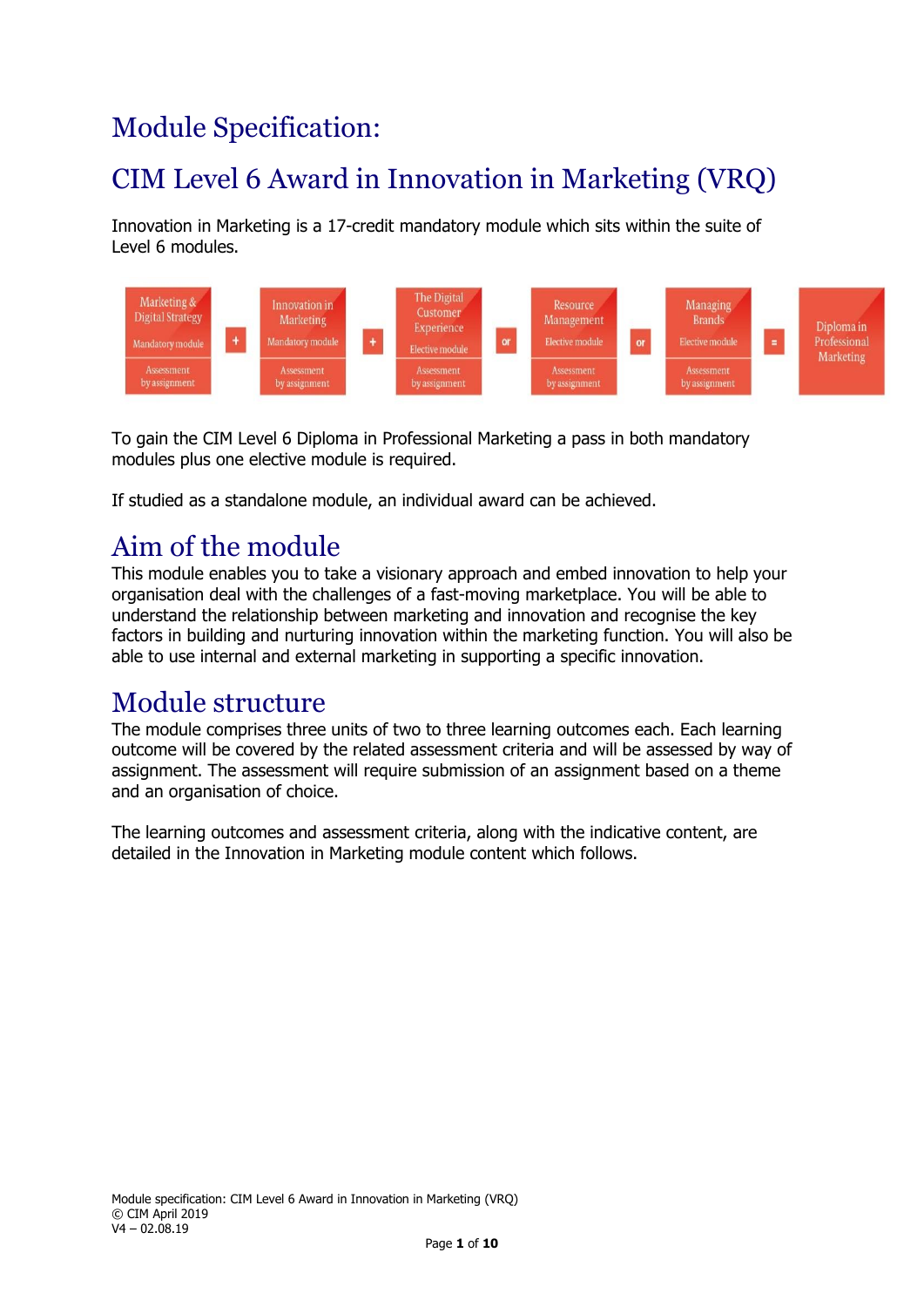### CIM Level 6 Diploma in Professional Marketing (VRQ) Qualification Specification

Please refer to the CIM Level 6 Diploma in Professional Marketing Qualification Specification for all other information relating to the CIM Level 6 Diploma in Professional Marketing including:

- CIM Professional Marketing Competencies
- The Level 6 qualification structure
- Who it is for
- Entry requirements
- The Modular Pathway
- Progression
- Credits and Total Qualification Time (TQT)
- Modes of study
- How it is assessed assessment methodology
- How the assessment is delivered and when
- How it is graded
- When are results issued?
- Module specifications
- What we mean by command words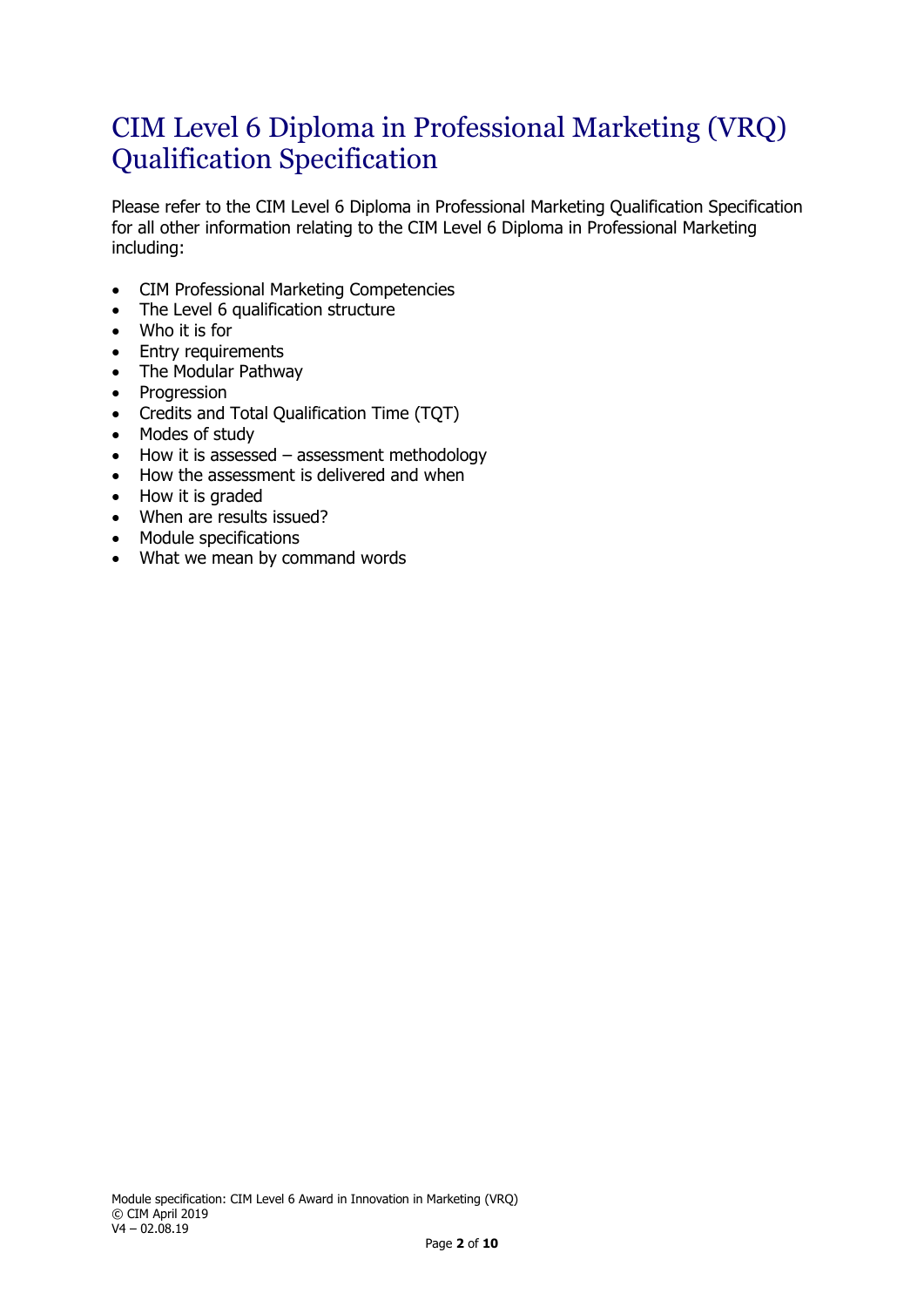## Module Content: Innovation in Marketing

| Level 6 | Credit value: 17 | Total Qualification Time: 170 hours |
|---------|------------------|-------------------------------------|
|         |                  | Guided Learning Hours: 150 hours    |

#### **Purpose statement**

This module develops knowledge and skills to both understand digital innovation approaches and embed innovation throughout the marketing function. The module covers three units: the first unit develops knowledge and understanding about factors influencing innovation and disruption; the second unit develops skills in evaluating options and building business cases for marketing innovation; and the third unit develops planning skills for implementing innovative marketing and communications to support the launch of marketing innovations.

| <b>Assessment</b>             | <b>Module weighting</b>                                                                                                                                  |
|-------------------------------|----------------------------------------------------------------------------------------------------------------------------------------------------------|
| Organisation based assignment | LO $1 - 15%$ weighting<br>LO $2 - 15%$ weighting<br>LO $3 - 20%$ weighting<br>LO $4 - 20%$ weighting<br>LO $5 - 15%$ weighting<br>LO $6 - 15%$ weighting |

#### **Overarching learning outcomes**

By the end of this module learners should be able to:

#### **Innovation**

- Understand how innovation and disruption are influencing organisational growth
- Assess the key factors that facilitate innovation in organisations

### **Innovative Marketing**

- Apply principles of innovation throughout the marketing function
- Develop a business case for a marketing related innovation

#### **Innovation in Action**

- Understand the activities required for the implementation of innovative marketing
- Develop a plan for the communication of innovation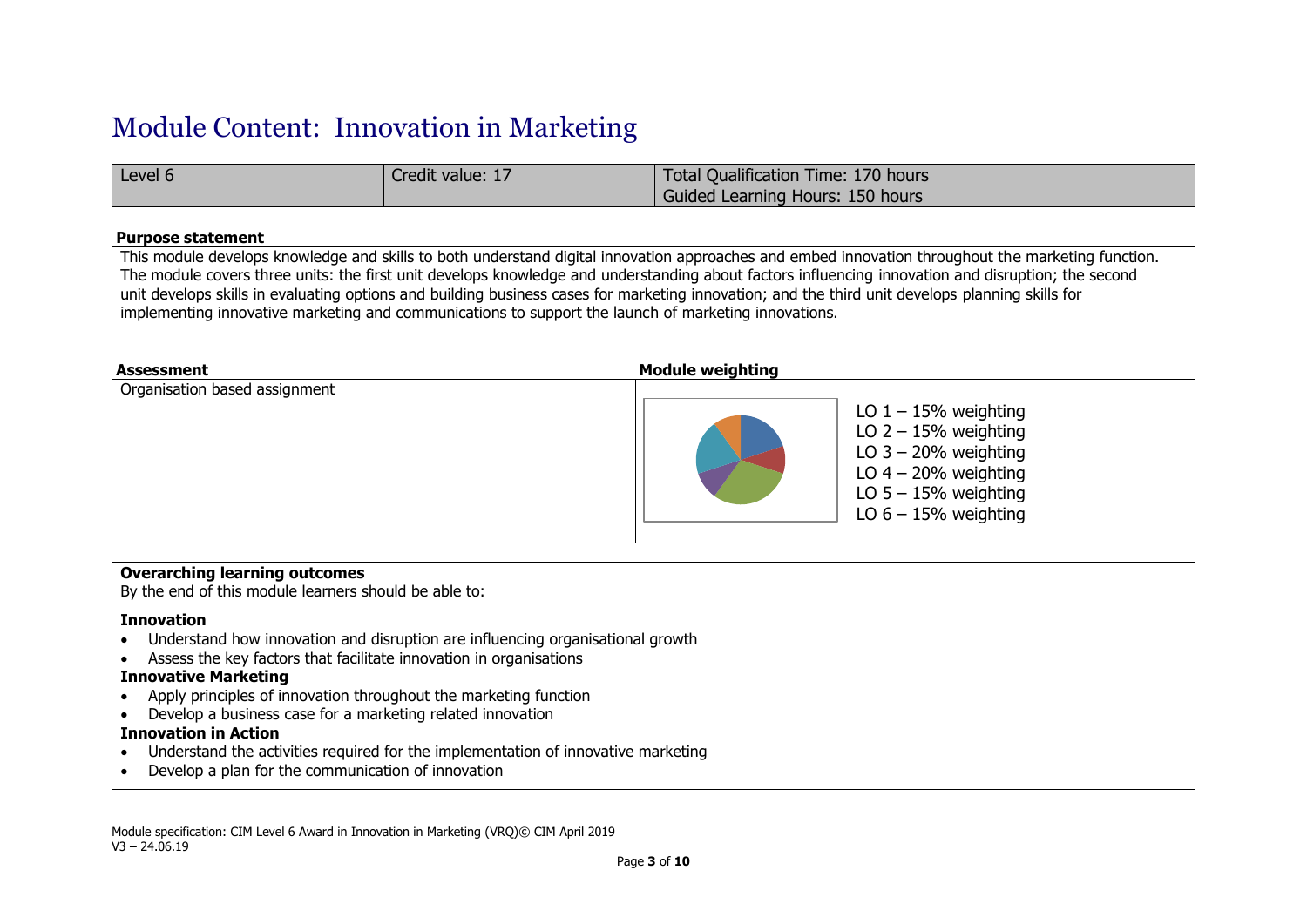## Unit 1: Innovation

| <b>Learning Outcomes</b><br>The learner will:                                           | <b>Assessment Criteria</b><br>The learner can:                                                                  | <b>Indicative Content</b>                                                                                                                                                                                                                                                     |
|-----------------------------------------------------------------------------------------|-----------------------------------------------------------------------------------------------------------------|-------------------------------------------------------------------------------------------------------------------------------------------------------------------------------------------------------------------------------------------------------------------------------|
| 1. Understand how innovation and<br>disruption are influencing<br>organisational growth | 1.1 Assess how innovation is changing the<br>external market in which organisations operate                     | Environmental scanning, trends, discovery<br>$\bullet$<br>theory<br>Disruptive innovation and digital disruption<br>$\bullet$<br>Emerging economies and innovations<br>$\bullet$<br>Competitive advantage - new competitive<br>$\bullet$<br>approaches                        |
|                                                                                         | 1.2 Analyse the business opportunities and<br>challenges available within markets                               | Intuitive, 'gut feel', insights<br>$\bullet$<br>Discovery-driven planning<br>$\bullet$<br>Traditional business plans<br>$\bullet$<br>Developing business models<br>$\bullet$<br>Internal and external approaches<br>$\bullet$<br>Business process re-engineering<br>$\bullet$ |
|                                                                                         | 1.3 Identify the challenges faced by an<br>organisation in developing and implementing<br>innovative strategies | External environmental factors<br>$\bullet$<br>Competition<br>$\bullet$<br>Leadership buy-in<br>$\bullet$<br><b>Budget/Capital requirements</b><br>$\bullet$<br>Resistance to change<br>$\bullet$                                                                             |
| 2. Assess the key factors that facilitate<br>innovation in organisations                | 2.1 Analyse the key features of an innovative<br>organisation                                                   | Vision and styles of leadership<br>$\bullet$<br>Organisational structures<br>$\bullet$<br>Key individuals and team working<br>$\bullet$<br>Creative climate/culture<br>$\bullet$<br>External focus - market orientation,<br>$\bullet$<br>boundary spanning and networks       |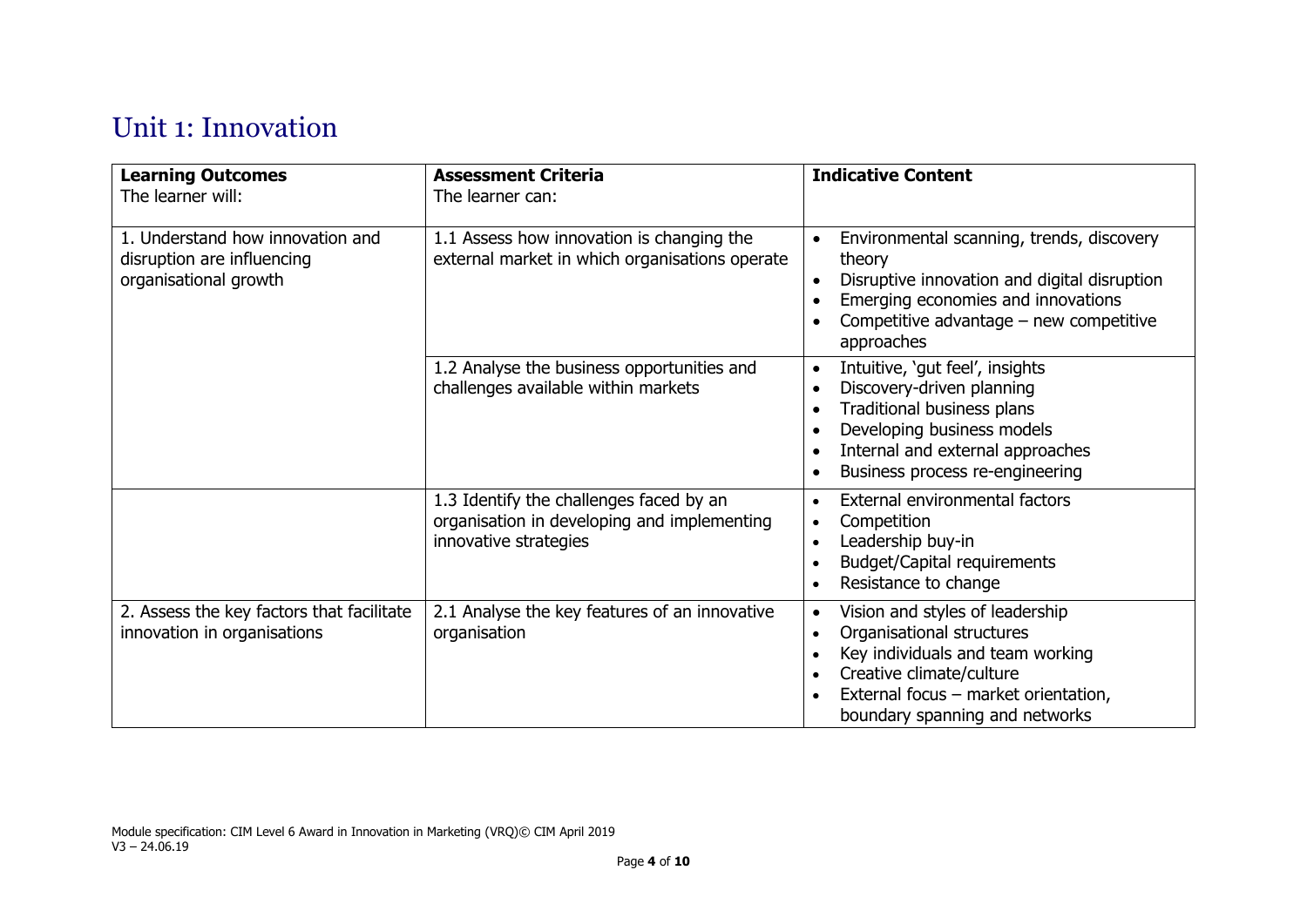| <b>Learning Outcomes</b><br>The learner will: | <b>Assessment Criteria</b><br>The learner can:                                                 | <b>Indicative Content</b>                                                                                                                                                                                                                                                                         |
|-----------------------------------------------|------------------------------------------------------------------------------------------------|---------------------------------------------------------------------------------------------------------------------------------------------------------------------------------------------------------------------------------------------------------------------------------------------------|
|                                               | 2.2 Apply the different dimensions of<br>innovation to an organisation's marketing<br>approach | Invention, creativity and innovation<br>Disruptive and sustaining innovations<br>$\bullet$<br>Product, process and platform innovation<br>Open and closed approaches to innovation<br>Radical and incremental forms of innovation<br>Market pull vs. technology push<br>Business model innovation |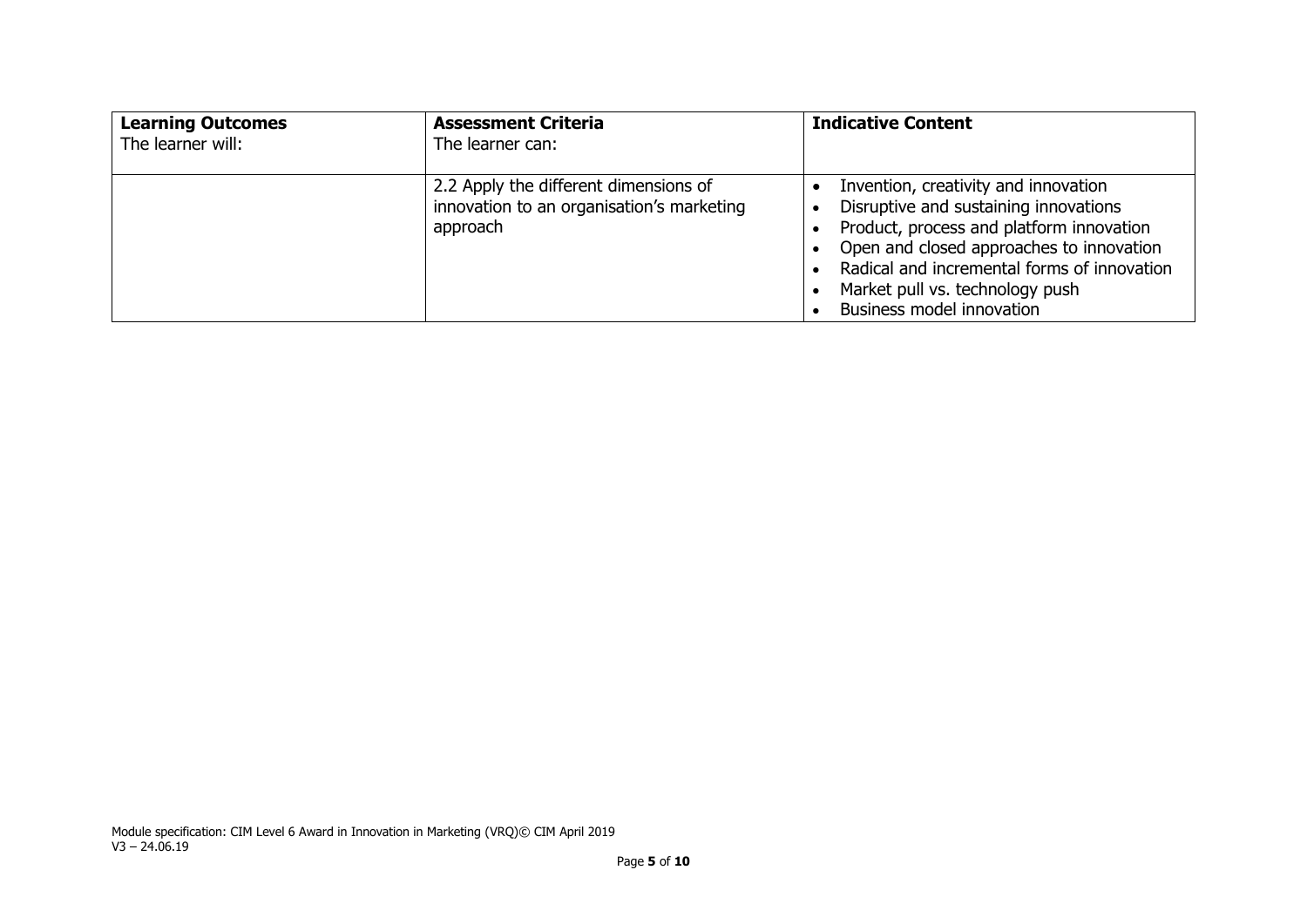## Unit 2: Innovative Marketing

| <b>Learning Outcomes</b><br>The learner will:                          | <b>Assessment Criteria</b><br>The learner can:                                                             | <b>Indicative Content</b>                                                                                                                                                                                                                                                                                                                                                 |
|------------------------------------------------------------------------|------------------------------------------------------------------------------------------------------------|---------------------------------------------------------------------------------------------------------------------------------------------------------------------------------------------------------------------------------------------------------------------------------------------------------------------------------------------------------------------------|
| 3. Apply principles of innovation<br>throughout the marketing function | 3.1 Assess how the marketing function can<br>develop innovative approaches to current<br>market challenges | Cross-functional and self-managing teams<br>$\bullet$<br>Learning, training and development<br>$\bullet$<br>Information sharing<br>$\bullet$<br>Support of innovative business models<br>$\bullet$<br>Adaptive/flexible approaches<br>$\bullet$<br>Use of appropriate market research<br>$\bullet$<br>techniques and sources of information<br>Use of innovation networks |
|                                                                        | 3.2 Determine how innovative approaches can<br>lead to enhanced product/service development                | Generating ideas<br>$\bullet$<br>Screening<br>$\bullet$<br><b>Business analysis</b><br>$\bullet$<br>Development of a small-scale trial (usually<br>technology supported)<br>Testing techniques<br>$\bullet$<br>Commercial launch<br>$\bullet$<br>Effective exit routes for unsuccessful ventures<br>$\bullet$                                                             |
|                                                                        | 3.3 Determine how stakeholder relationships<br>can be better leveraged through innovative<br>approaches    | Customer relationships $-$ eg, conducting user<br>$\bullet$<br>trials, involving leading practitioners and<br>other forms of co-creation<br>Engagement of suppliers and wider networks<br>$\bullet$<br>Managing different types of innovation<br>$\bullet$<br>networks including ideagoras, crowdsourcing,<br>online forums and other open platforms                      |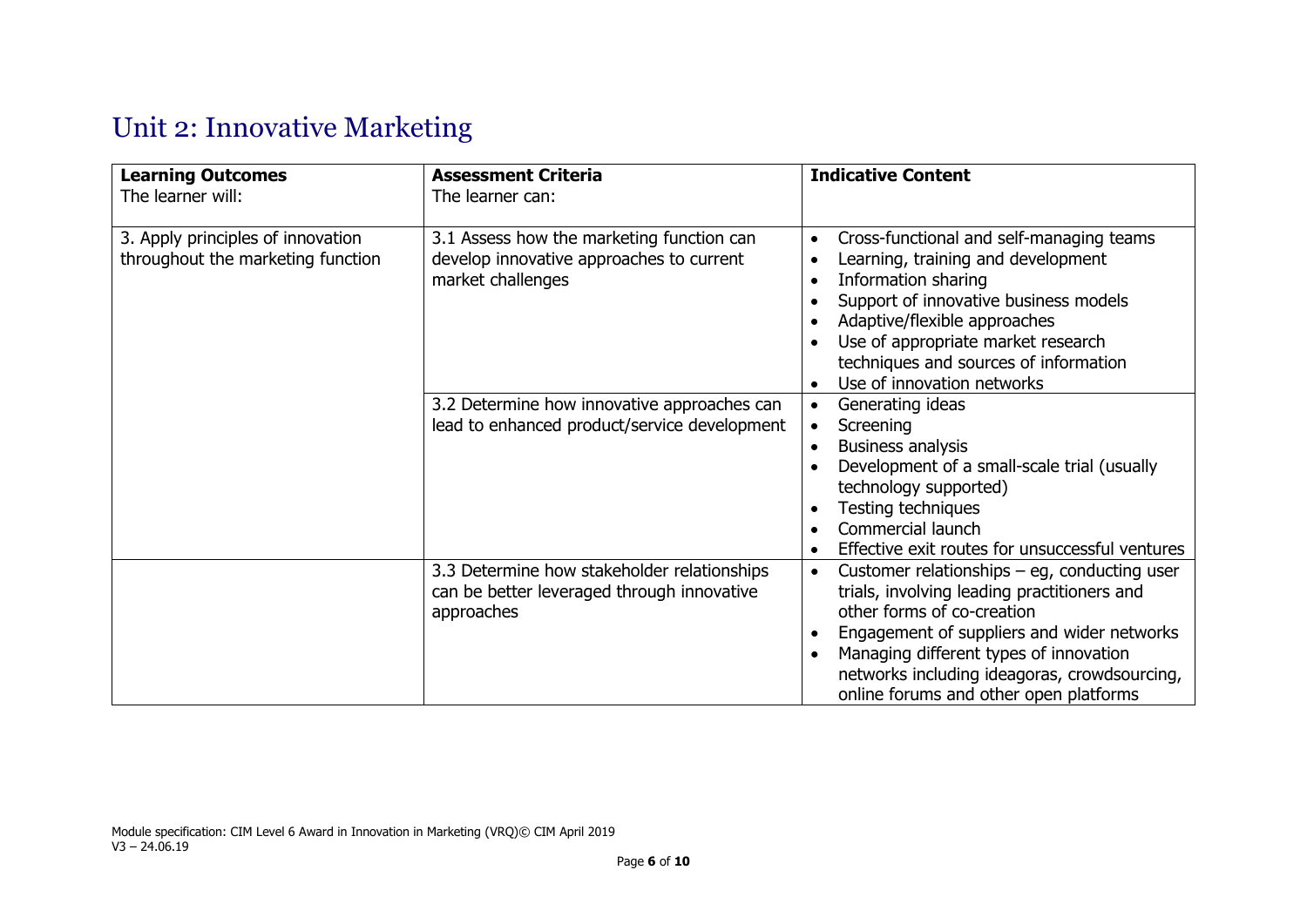| <b>Learning Outcomes</b><br>The learner will:                    | <b>Assessment Criteria</b><br>The learner can:                  | <b>Indicative Content</b>                                                                                                                                                                                                                                                                   |
|------------------------------------------------------------------|-----------------------------------------------------------------|---------------------------------------------------------------------------------------------------------------------------------------------------------------------------------------------------------------------------------------------------------------------------------------------|
| 4. Develop a business case for a<br>marketing related innovation | 4.1 Evaluate the options for innovation                         | Product/service/process/programme<br>$\bullet$<br><b>Business model</b><br>$\bullet$<br>Out-sourced vs internally implemented<br>Adaptable/flexible/agile<br>$\bullet$<br>Benchmarking<br>Collaborative/partnerships<br>$\bullet$<br>Assessing acceptability, feasibility or<br>suitability |
|                                                                  | 4.2 Analyse the risks and benefits of an<br>innovation proposal | Risks and benefits of the proposal<br>$\bullet$<br>Strategic/operational/tactical<br>$\bullet$<br>Financial<br>$\bullet$<br>Reputational<br>Competition<br>$\bullet$                                                                                                                        |
|                                                                  | 4.3 Develop a business case for change                          | Factors driving change<br>$\bullet$<br>Scope of change required<br>$\bullet$<br>Recognition of need for change and<br>commitment from stakeholder groups<br>Structure the business case<br>$\bullet$<br>Project proposal                                                                    |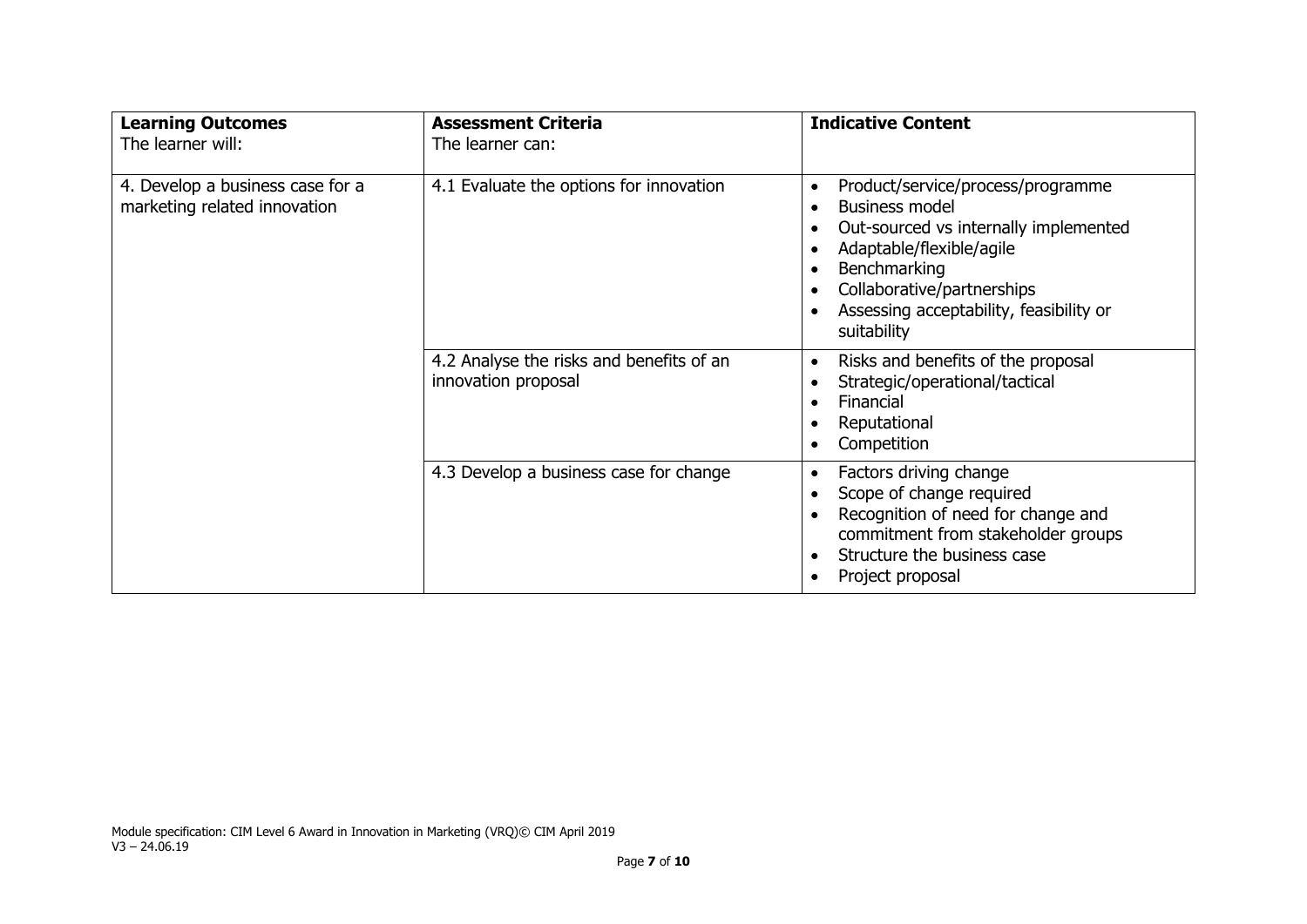# Unit 3: Innovation in Action

| <b>Learning Outcomes</b><br>The learner will:                                          | <b>Assessment Criteria</b><br>The learner can:                                          | <b>Indicative Content</b>                                                                                                                                                                                                                                                                                                                                                          |
|----------------------------------------------------------------------------------------|-----------------------------------------------------------------------------------------|------------------------------------------------------------------------------------------------------------------------------------------------------------------------------------------------------------------------------------------------------------------------------------------------------------------------------------------------------------------------------------|
| 5. Understand activities required for<br>the implementation of innovative<br>marketing | 5.1 Develop a marketing plan to support the<br>launch of innovative approaches          | Background<br>$\bullet$<br>Appropriate research techniques<br>$\bullet$<br>Selection of relevant sources of information<br>$\bullet$<br>Objectives<br>$\bullet$<br><b>Strategy</b><br>$\bullet$<br><b>Tactics</b><br>$\bullet$<br>Action<br>$\bullet$<br>Evaluation and measurement criteria                                                                                       |
|                                                                                        | 5.2 Determine cultural change to support the<br>implementation of innovative approaches | Current organisational culture<br>$\bullet$<br>Levels of trust and openness<br>$\bullet$<br>Space and support for ideas<br>$\bullet$<br>Attitudes to risk taking<br>$\bullet$<br>Degrees of freedom to experiment<br>$\bullet$<br>Fit with business strategy<br>$\bullet$<br>Strategies for culture change<br>$\bullet$<br>Development of a culture for managing risk<br>$\bullet$ |
| 6. Develop a plan for the<br>communication of innovation                               | 6.1 Create internal and external marketing<br>plans to launch/support chosen innovation | Internal communication plans<br>$\bullet$<br>External communication plans<br>$\bullet$<br>Target audiences<br>$\bullet$<br>Key messages<br>$\bullet$<br>Implementation<br>$\bullet$<br>Evaluation and measurement criteria<br>$\bullet$<br>Agency relationships<br>٠                                                                                                               |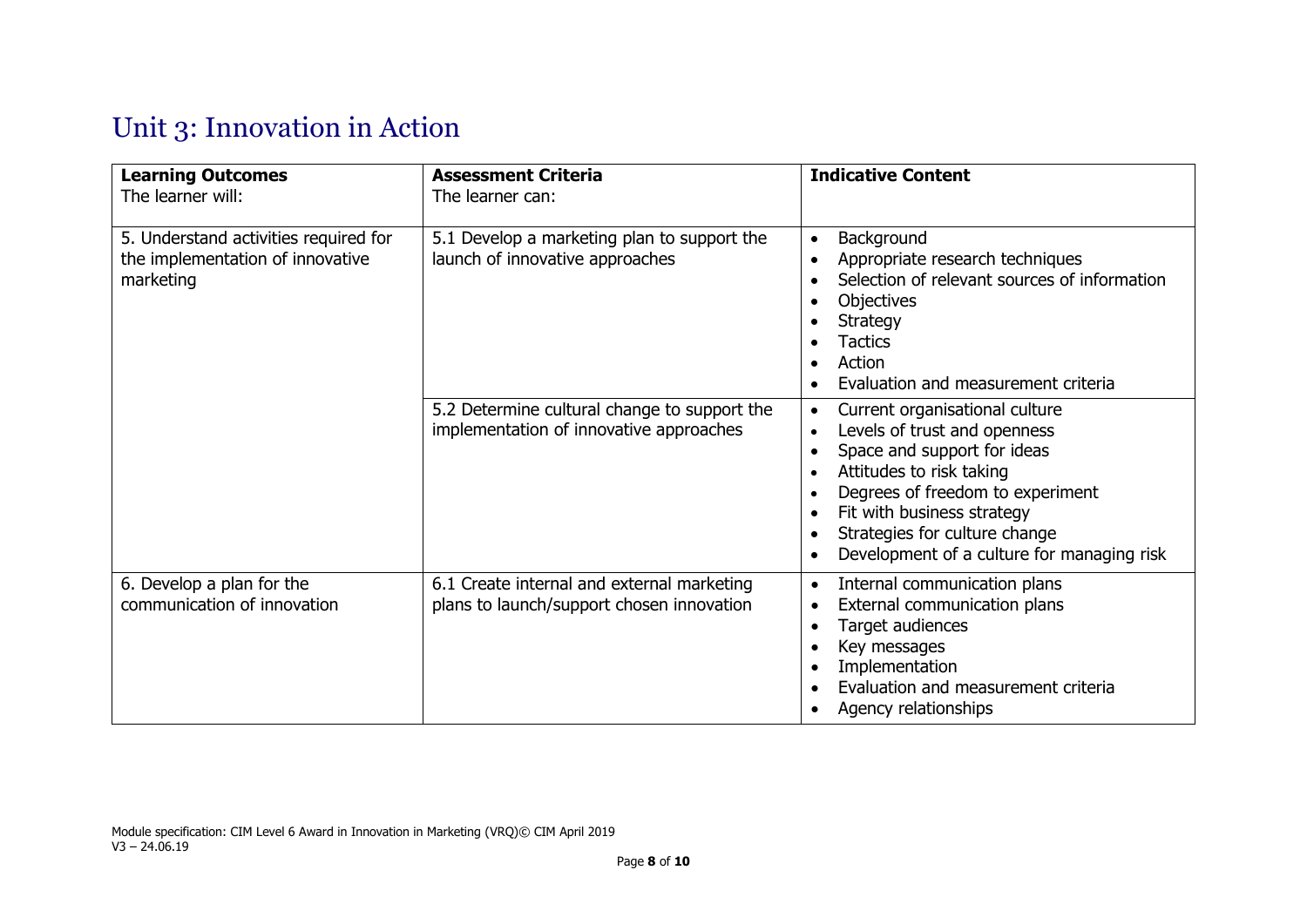| <b>Learning Outcomes</b><br>The learner will: | <b>Assessment Criteria</b><br>The learner can:                                      | <b>Indicative Content</b>                                                                                                                                                |
|-----------------------------------------------|-------------------------------------------------------------------------------------|--------------------------------------------------------------------------------------------------------------------------------------------------------------------------|
|                                               | 6.2 Determine the relevant metrics required to<br>measure the success of innovation | Soft and hard measures of success<br>$\bullet$<br>Achievement of objectives<br><b>ROI</b><br>$\bullet$<br>Metric dashboards<br>Latest trends in metrics and their impact |